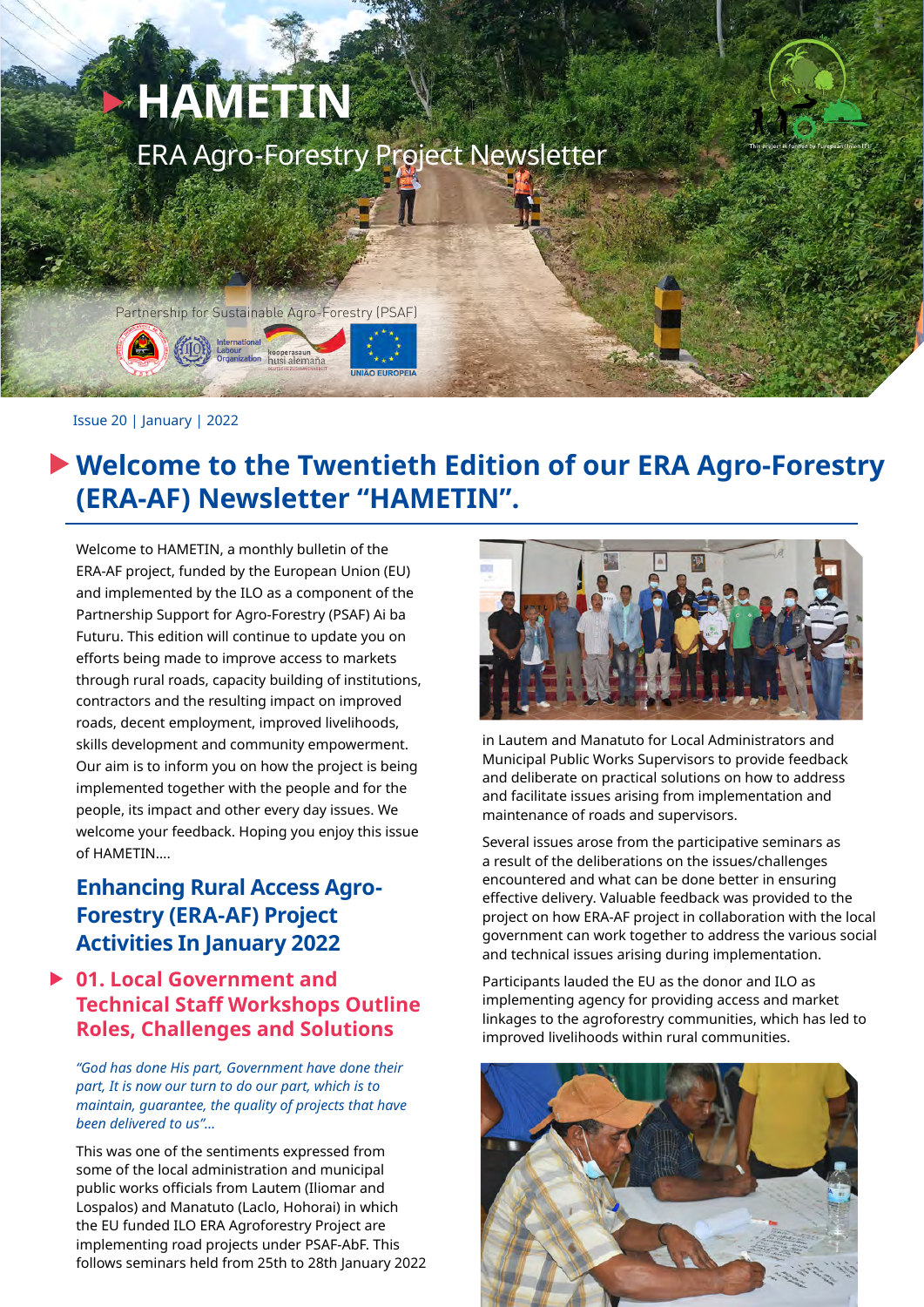#### **02. Implementing Bioengineering methods alongside roads with risk to Erosion and Landslides**

Amongst the requirements for a functional infrastructure in today's environment, is that the infrastructure besides fulfilling its intended task of providing service, should also not adversely affect the environment, but should be climate resilient. Ensuring the restoration of the natural habitat of the sideroads after construction is another objective. In roads rehabilitation, certain environmental aspects need to be considered in realizing climate resilient roads. ERA-AF Project is aware of the environmental aspects, and thus builds roads which to the extent possible protect the road from damage from adverse climate including providing drainage, structures, soil protection, protection of slopes and other features such as bio-engineering. Bioengineering is basically application of scientific, structured, natural and sometimes traditional methods to deal with problems mainly related to soil and landslide protection so as to ensure effective functioning of the road. In ERA-AF projects, bio-engineering methods are used to safeguard and protect areas that have high risk to erosion and landslide. The different methods of bioengineering adapted include slope trimming, grass planting, tree-shrub planting, brush layer, live check dam, live stakes, stone soling, and fencing. The most used ones are tree-shrub planting, live staking, live check dam, grass planting and fencing. The planting



period is often during the rainy season and contractors are responsible for growing and planting before handing over the road to the community. Bio-engineering, if well implemented are natural solutions which are more versatile and climate resilient and sustainable in the long run, if well-maintained.

**03. Final inspection to three roads, Luca-Bibileo Road Viqueque Municipality, Apatmuto-Larimi-Canfuro (Iliomar) and Souru-Nairete-Leuro Road (Lospalos) Lautem Municipality, Linking Agro-Forestry Communities.**



During the first week of February, ERA-AF team visited and conducted final inspections on three roads in two municipalities which included: Luca-Bibileo Road in Viqueque and two roads in Lautem: Apatmuto-Larimi-Canfuro (Iliomar) and Souru-Nairete-Leuro Road (Lospalos). The completion and defects liability inspections conducted on the roads involved works by six contractors including Fin-los Unip. Lda,, Uaitau Unip. Lda., Tula Eli Unip. Lda. , Om Brother Unip. Lda. Fuiloro Unip. Lda. and Zorro Construction Unip. Lda. and managed to verify whether the roads had been implemented to the required quality.

The visits revealed positive impact on the roads including enhanced market linkages and opportunities as observed on Souru-Nairete-Leuro Road in Lautem Municipality where elderly women were found collecting dry coconuts and stockpiling them by the newly built roadside to be picked up by vehicles transporting them to the nearby oil processing factory. This was not feasible prior to the construction of the road, and has led to a much more stable supply from the neighbouring community, although still short of demand.

The overall road inspection concluded that the roads have been well implemented and were ready for use and to be handed over to the community and municipality. Stay tuned for further information on the inauguration!